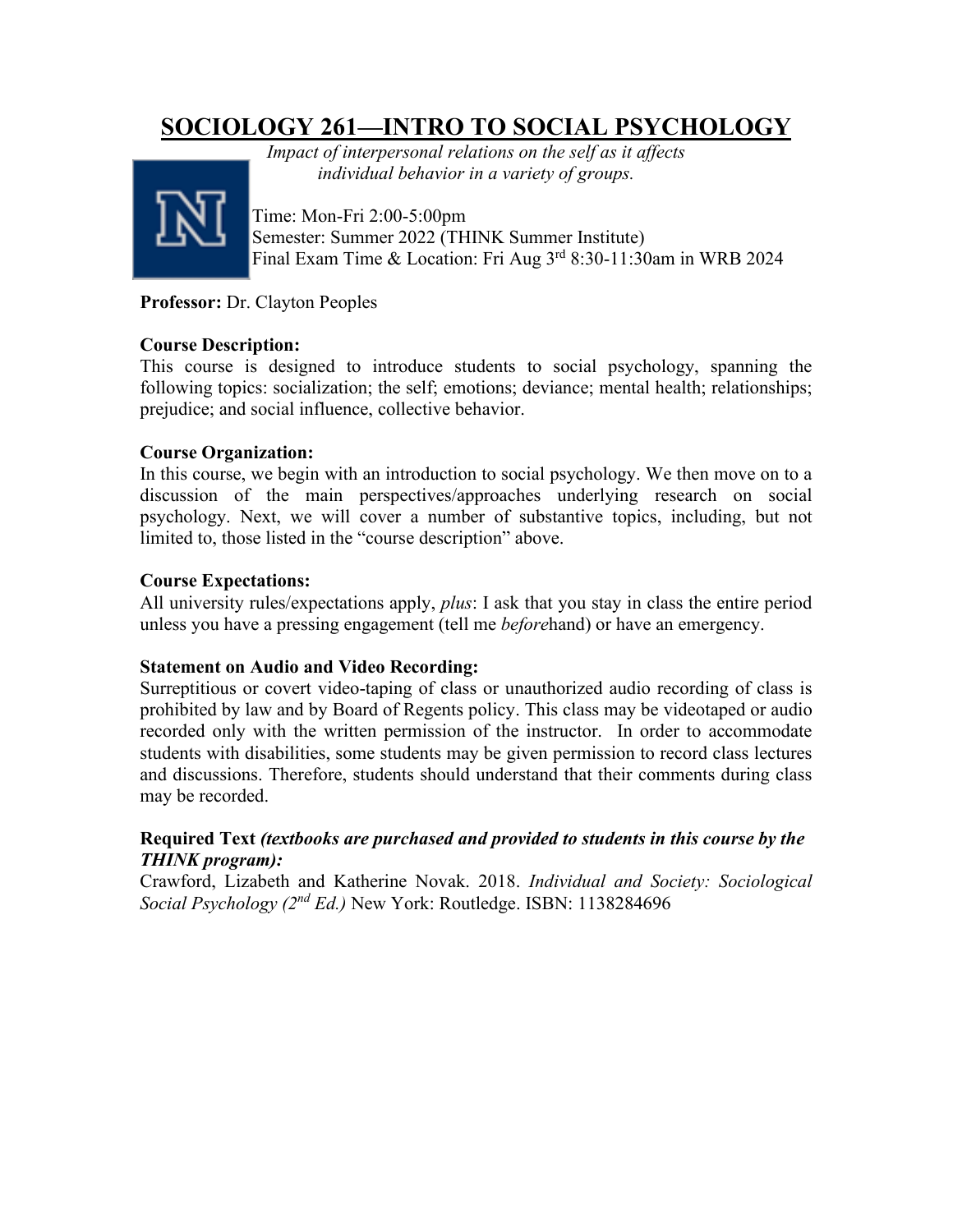#### **Course Rules:**

#### **Department of Sociology Policy on Academic Dishonesty**

Academic dishonesty (e.g., cheating on exams, plagiarism) is a serious offense. All work that you submit in this class must be your own original work, and must have been generated by you specifically for the assignments. Cheating, plagiarism or otherwise obtaining grades under false pretenses constitute academic dishonesty according to the code of this university. Academic dishonesty will not be tolerated and penalties can include canceling a student's enrollment without a grade, giving an F for the course or for the assignment. For more details, see the University of Nevada, Reno General Catalog.

Each student is responsible for being familiar with UNR's policies on academic dishonesty. It is the policy of the Department of Sociology that any student who engages in any act of academic dishonesty will automatically get a course grade of "*F*." Further, in accordance with UNR's Undergraduate Academic Dishonesty Procedures, a record will created with the Office of Student Conduct. Repeated offenses may lead to expulsion from the university.

**What is plagiarism?** Whereas most acts of academic dishonesty are obvious, students are sometimes unclear what "plagiarism" entails. Plagiarism means that you incorporate another author's work into your own, but create the impression that you yourself are the original author. For instance, it is plagiarism when you cut and paste another author's text into your own paper, but do not clearly mark it as a quote and do not credit the original source. Another example of plagiarism is when you use another author's text, but change the syntax and vocabulary only slightly. Yet another instance of plagiarism involves using another person's ideas and presenting them as your own. The web offers a number of great resources on the subject of plagiarism that help you decide when you need to credit another author and when something can be assumed to be common knowledge (in which case you do not need to credit a source). See, e.g., [http://libweb.uoregon.edu/guides/plagiarism/students/.](http://libweb.uoregon.edu/guides/plagiarism/students/)

**How to avoid plagiarism?** When writing a paper, focus on what and how you want to say something, not on the language another author used. The easiest way is to follow a "closed source" policy: That is, when you have read a paper, book or website that is relevant to a paper that you are writing, close it and put it aside before you write your own text. Once you are done, go over your paper again and make sure that have not inadvertently copied another person's language. Likewise, make sure that you do not pretend that another person's insights are your own.

Keep in mind that plagiarism is more easily detected than you might think. Many instructors and graders have access to the same resources as you (e.g., the internet) and routinely check whether any text you have submitted appears elsewhere. If you are in doubt whether something constitutes plagiarism or not, ask your instructor, TA, or the UNR writing center.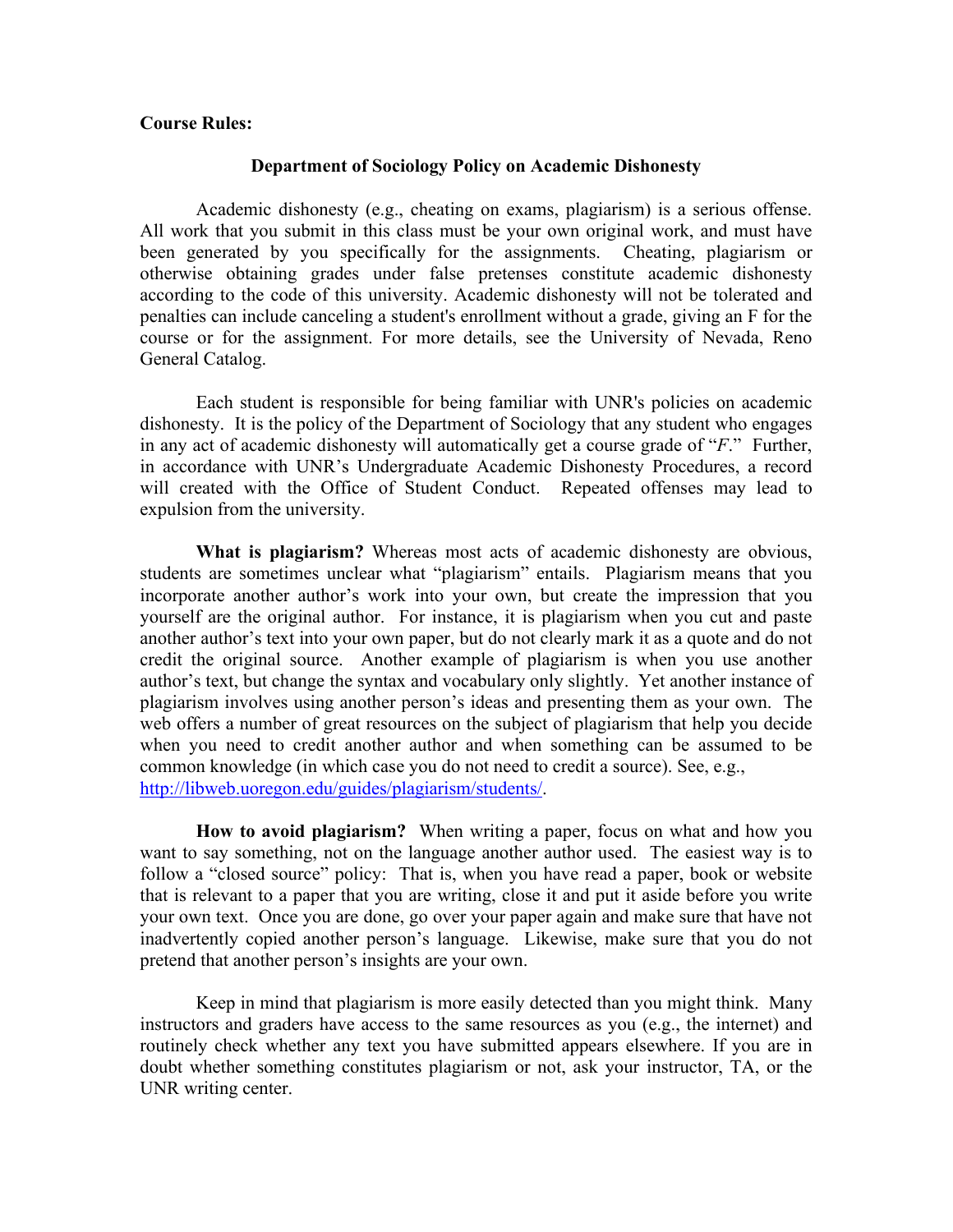### **Course Requirements:**

| <b>Class Participation</b>                                               |            |
|--------------------------------------------------------------------------|------------|
| Reaction paper on readings for that day, 12 in all, each worth 1.67 pts: | $20$ pts.  |
|                                                                          |            |
| <i>Tests</i>                                                             |            |
| Midterm                                                                  | $40$ pts.  |
| Final                                                                    | $40$ pts.  |
|                                                                          |            |
| Total:                                                                   | $100$ pts. |

The grading scale in this course follows the university-wide standard scale:

|  |  | $A = 93-100$ $A = 90-93$ $B = 87-90$ $B = 83-87$ $B = 80-83$ $C = 77-80$ |  |
|--|--|--------------------------------------------------------------------------|--|
|  |  | $C = 73-77$ $C = 70-73$ $D+=67-70$ $D=63-67$ $D=-60-63$ $F=0-60$         |  |

#### **More about the Course Requirements:**

#### *Class Participation*

Class participation is a very important component of any classroom environment, enriching the learning experience. Your participation is very important in this process. Reflecting the importance of class participation, it is worth 20% of the course grade:

*Reaction Papers*: For virtually every class, you will be required to have read something. We would like for you to type a *one page*, single-spaced reaction to these readings. Twenty reaction papers over the course of the semester represent full credit (1.67 pts each, 20 pts total). *Please don't neglect these—*they are, after all, worth 20% of your grade, and they help keep you current on the readings. *Since they are part of class participation, reaction papers will NOT be accepted if you have missed class UNLESS you inform me ahead of time or have a legitimate reason for missing (i.e. medical emergency, funeral).*

#### *Tests*

Tests will be predominantly multiple choice. *Make-up tests will NOT be given unless you inform me ahead of time or have written documentation showing a legitimate reason for missing (i.e. medical emergency, funeral, etc.). Make-up tests will be subject to a 10% deduction (4 pts deduction out of 40). Additionally, a make-up final exam will be subject to the University rules concerning semester deadlines.*

#### **The above will help in assessing the below student learning outcomes (SLOs):**

SLO 1: Demonstrate an understanding of the relationship between the individual and larger structures in the social world (e.g. groups, society).

SLO 2: Explain how social-psychological research/inquiry has helped further our knowledge of social relationships and related phenomena.

SLO 3: Apply social-psychological theories and research to a variety of real-world scenarios.